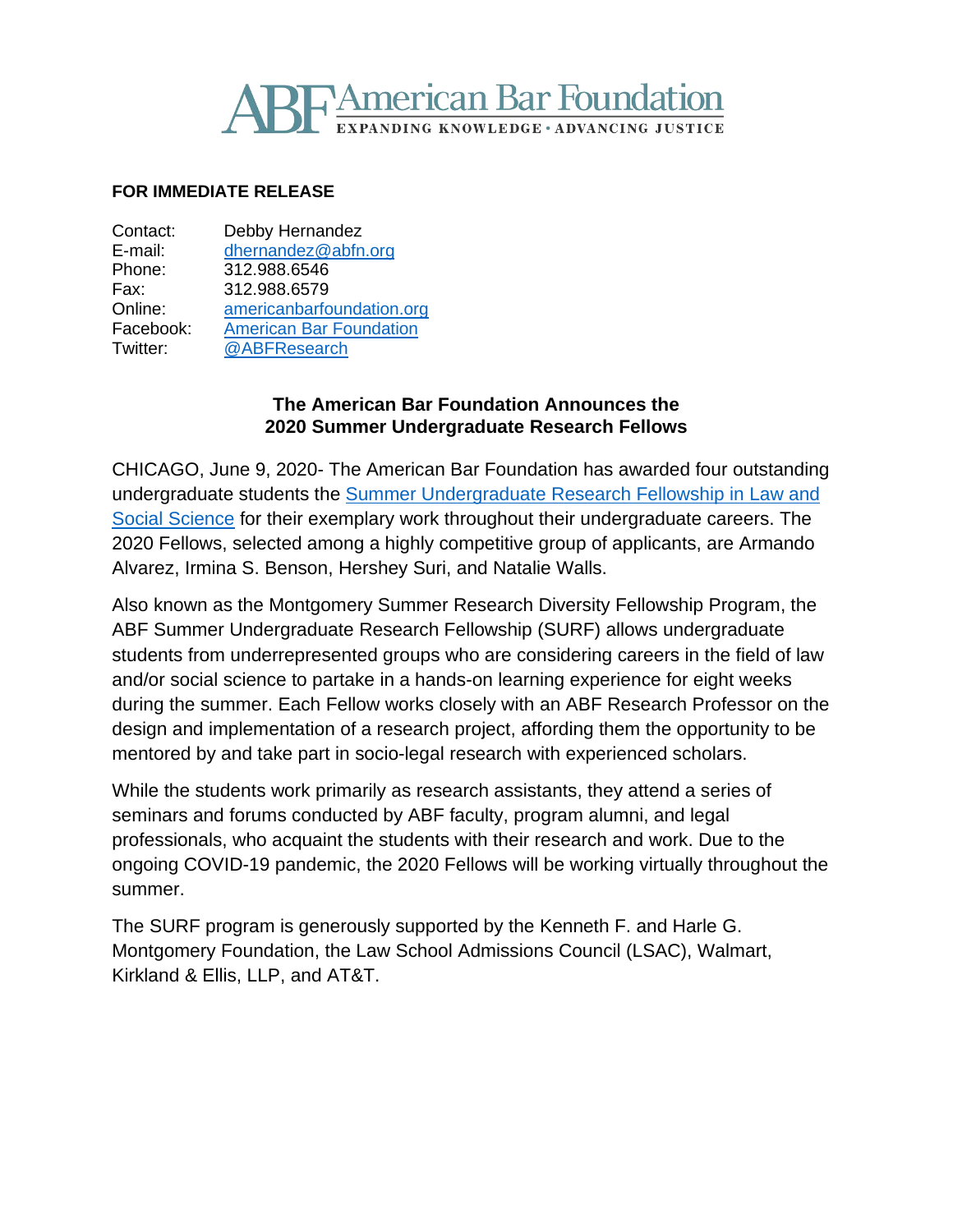"We look forward to welcoming a new cohort of Undergraduate Research Fellows to the ABF this summer, though the format for this year's program will obviously be virtual," said Ajay K. Mehrotra, ABF Executive Director. "We are deeply grateful to the Montgomery Foundation, LSAC, Walmart, Kirkand & Ellis, and AT&T, as well as other individuals and institutions that have supported this important pipeline program since its inception. It is because of these partners that the ABF is able to continue its mission to foster the next generation of scholars who can be the catalysts for broader diversity, equity, and inclusion in the legal profession."

Many SURF alumni have gone on to make significant contributions in the fields of law and social science working as legal practitioners, deans, and professors of law as well as in the fields of government, social policy, and business. Notable alumni include Mariano-Florentino Cuellar, California Supreme Court Associate Justice (1992 alum); Erika George, Law Professor at the University of Utah College of Law (1992 alum); Danielle Holley-Walker, Dean at Howard University School of Law (1995 alum); and Grey Mateo-Harris, Partner at Barnes & Thornburg LLP (2004 alum).

## *About the American Bar Foundation*

*The American Bar Foundation (ABF) is among the world's leading research institutes for the empirical and interdisciplinary study of law. The ABF seeks to expand knowledge and advance justice through innovative, interdisciplinary, and rigorous empirical research on law, legal processes, and legal institutions. To further this mission the ABF will produce timely, cutting-edge research of the highest quality to inform and guide the legal profession, the academy, and society in the United States and internationally. The ABF's primary funding is provided by the American Bar Endowment and the Fellows of The American Bar Foundation.*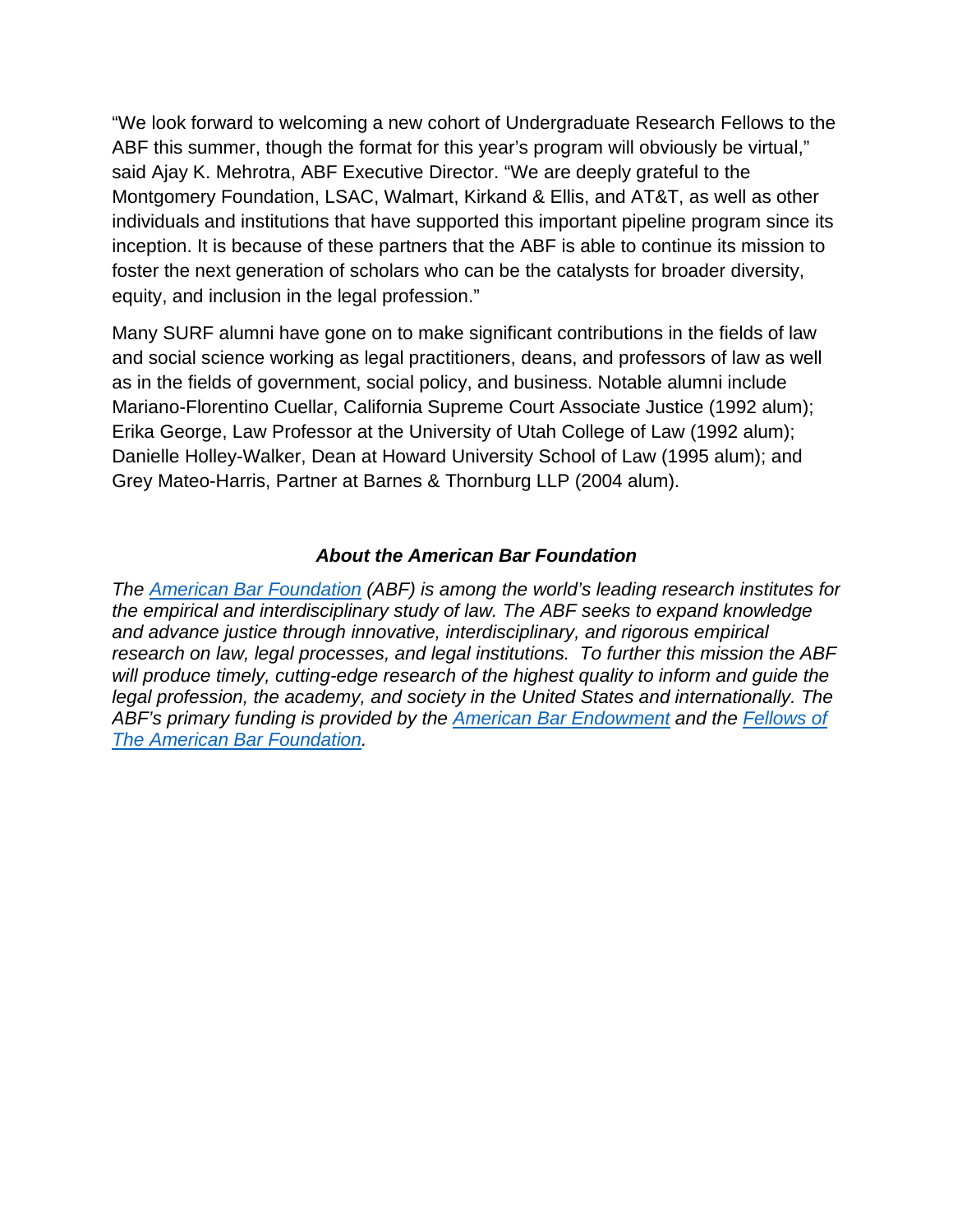### **Meet the 2020 Summer Undergraduate Research Fellows**



**Armando Alvarez** is from Noblesville, Indiana, and a rising senior at Wesleyan University in Middletown, Connecticut, where he is majoring in Government with a concentration in American Politics. As a son of first-generation immigrants, he is the first in his family to attend college. His main academic interests revolve around the processes of judicial decisionmaking and access to justice, specifically in understanding why marginalized communities are often deprived of it. He plans to explore the first topic in his upcoming senior thesis that purports to analyze the impact that the elimination of the judicial filibuster

in the United States Senate has had on civil rights rulings at the federal appellate level. Regarding access to justice, he is currently working as a research assistant on a National Science Foundation-funded project that looks at the institutional design choices made by state courts in response to COVID-19 and the impact of those choices on implementers and consumers. Outside of academics, he tries to stay as politically engaged as possible. He is deeply interested in one day working on issues that exist at the intersection between his academic and non-academic interests in areas where the deprivation of rights or justice enters the political realm, such as voter disfranchisement efforts. To further those interests, he plans on pursuing a J.D. where he plans to hopefully work for a civil rights or politically oriented firm or in public service to help reform the system from the inside. This summer he will be working with ABF Executive Director and Research Professor Ajay Mehrotra on the Portrait Project 2.0.



**Irmina S. Benson** is a rising senior at Wesleyan University in Middletown, Connecticut, pursuing a dual degree in English and African American studies and a minor in Social, Critical, and Political Theory. Currently, she plans to pursue a dual JD/Ph.D. program, with the intent of procuring better conditions for those in poverty in the United States. She is passionate about social justice, educational access, and securing healthcare for all. She believes these passions are linked to intersectional socioeconomic conflicts and she hopes to one day alleviate these

conflicts and disadvantages in POC communities. One of her primary concerns and motivations to pursue this career are the rising poverty rates and lack of access to healthcare in the Bay Area. She is dedicated to giving back to her community through research, and she is dedicated to being a part of the process that mends and addresses poverty, education, and the Prison Industrial Complex. She is passionate about prison/carceral state abolition and reform. She recognizes that violence and militant police forces have negatively impacted communities who need is support, aid, and rehabilitation.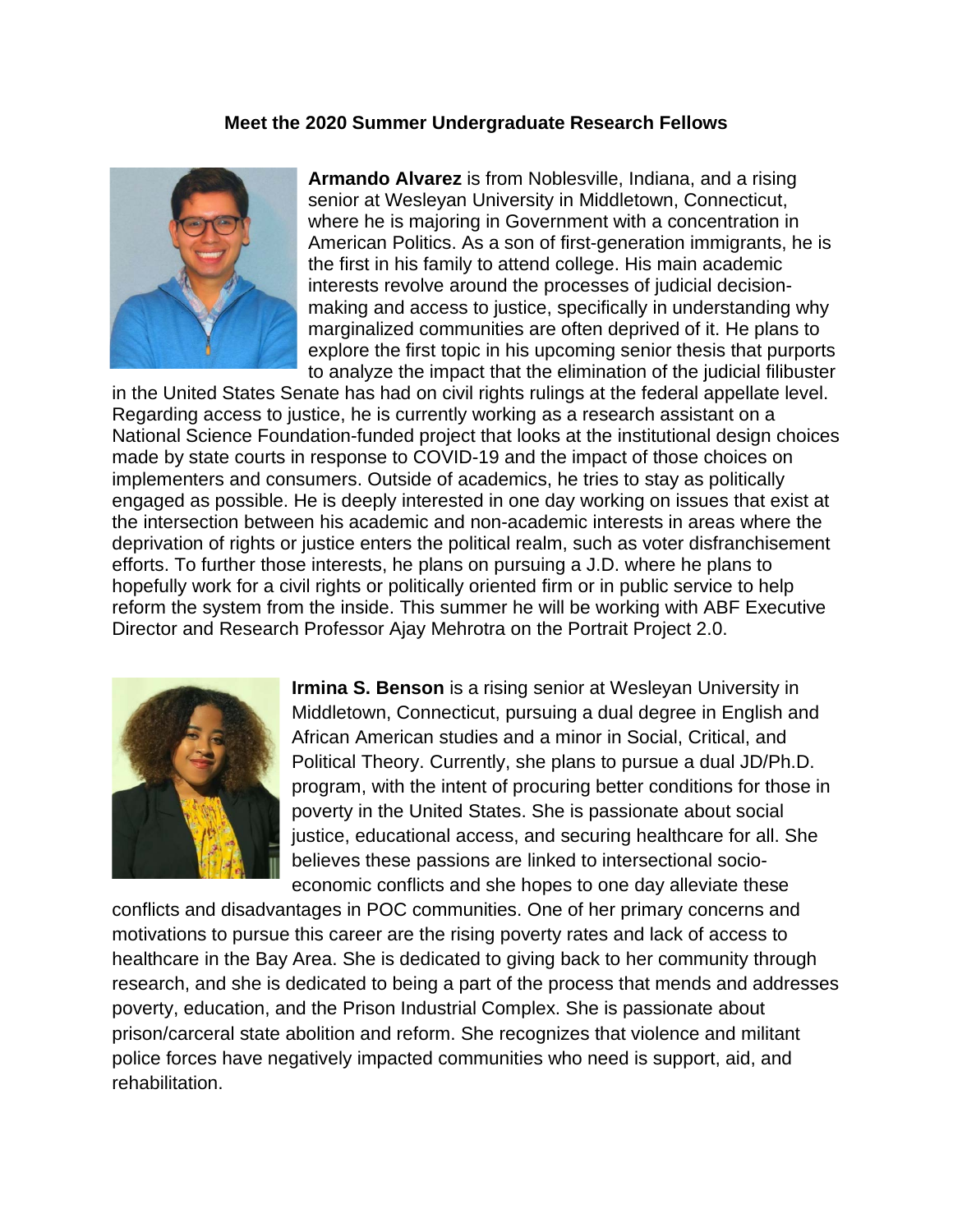

**Hershey Suri** is a rising senior at Pomona College where she is pursuing a B.A. in Politics and Theatre (with a concentration in Performance). A daughter of Gursikh immigrants from India, she is passionate about how the American Constitution is structured to support and work against minority races, religions, and ethnicities. She is particularly enthusiastic about sexual assault/violence policy and is excited to be working with Professor Laura Beth Nielsen this summer. As the Title IX Advocacy Director, she mitigated conflict between her student

body and college administration after her college dramatically repealed the "Advocates for Survivors of Sexual Assault" program. She worked directly with administration as the only student to develop a new program to respond to conflicts related to Title IX on campus entitled C.A.R.E.S (Campus Advocacy Resources Education and Support). She recently presented this work at the NASPA Strategies Conference in New Orleans this past January as this was the fastest successful turnaround to respond to administrative crisis. She was recently elected as her student body's Vice President of Student Affairs and will continue to work on issues surrounding Title IX going into the Fall as well as housing, wellness, and Campus policy. She also is the Artistic Director for the Claremont Colleges' largest student-run theatre production company, "The Green Room."

Aside from producing shows which discuss political themes and bring awareness, she has been performing within her community and professionally since she was fifteen years old. This semester, before COVID-19 resulted in the abrupt end of her study abroad program, she was studying at the Royal Academy of Dramatic Arts in London in a program which collaborated with NYU Tisch School of the Arts. Following college, she hopes to pursue a J.D. and eventually fight for the rights of those who are constantly marginalized by society: the visible and invisible victims. She would also like to continue auditioning and performing for the stage, film, and TV to bring awareness to the South Asian/Sikh culture.



**Natalie Walls**, of Centre, Alabama, is a rising junior at Jacksonville State University majoring in Political Science with a minor in Sociology. Adopted from Kazakhstan, Natalie is a proud American who is dedicated to pursuing a career in law and working to further the equality and prosperity of the country she loves. She is interested in constitutional and corporate law and wishes to explore all facets of these areas. In college, Natalie Walls is an honors student and a member of the President's list every year of her college tenure thus far while also making time to serve her

community through the Boys and Girls Club in Anniston, Alabama. She has presented